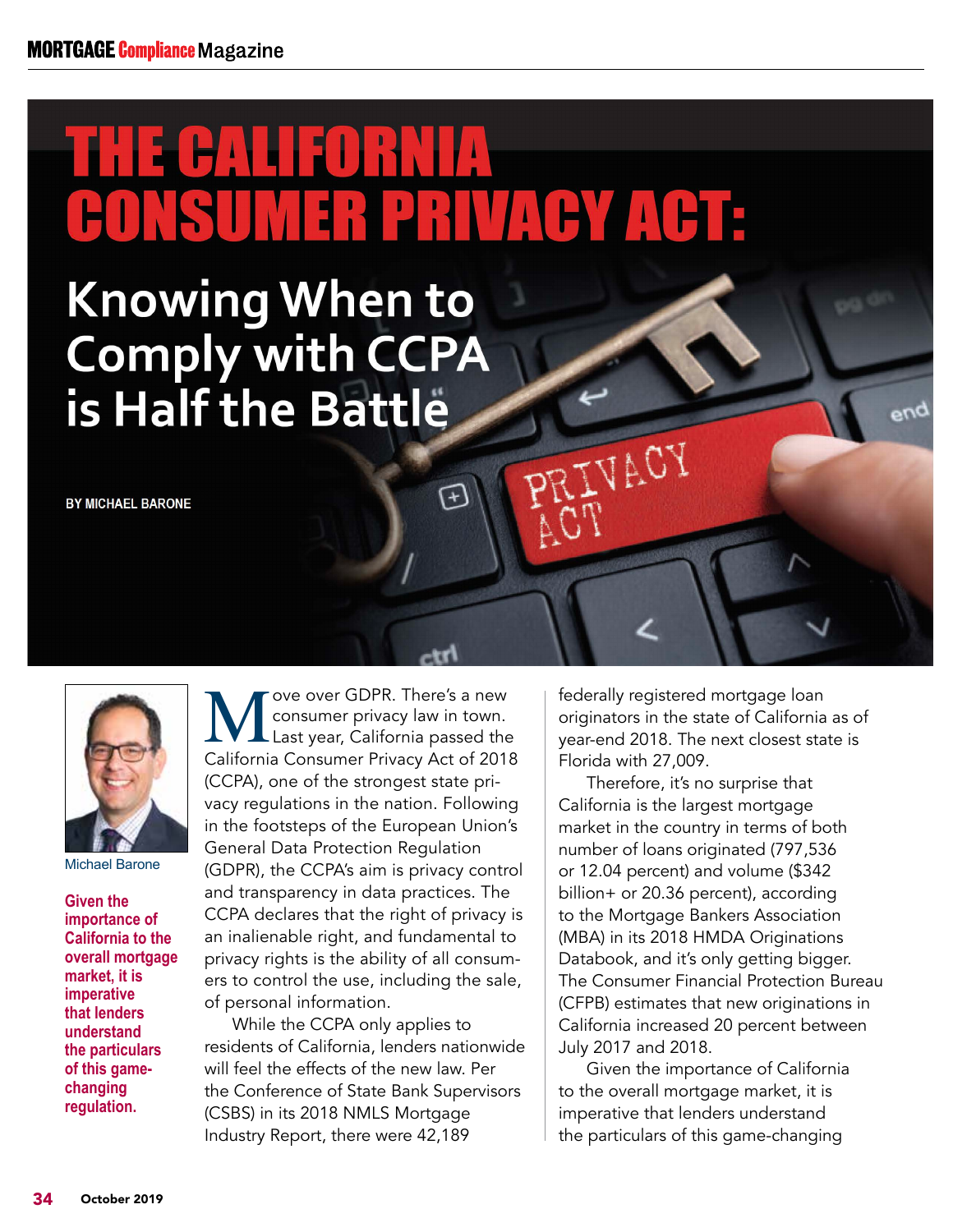regulation and prepare their organizations to comply with the law when it takes effect on January 1, 2020. While the full text of the bill can be found on the California State Assembly's Legislative Information site, with possible amendments still in the works, the highlights of the new law are as follows:

- The CCPA applies to all personal information collected by businesses from California consumers and is not limited to information collected electronically or over the Internet.
- Any CCPA requirements must be provided in a manner that is easily understood by the average consumer, accessible to consumers with disabilities, and available in the language primarily used to interact with the consumer.
- Businesses must also provide two or more designated methods for submitting requests for information required to be disclosed, including, at a minimum, a toll-free telephone number and a website or email address.
- Any CCPA violation must be cured within 30 days after being notified of any alleged noncompliance.
- Damages could amount to \$2,500 per violation and \$7,500 for an intentional violation.
- A consumer has the right to request that a business that collects a consumer's personal information disclose the categories and specific items of personal information that the business collects, which can happen either at or before the point of collection, or consumers can request such information after the fact.
- A consumer has the right to request that a business delete any personal information about the consumer previously collected, and businesses that collect personal information must disclose this right to the consumer after the transaction is completed.
- Businesses must disclose to consumers, when requested, the categories of personal information that the business either sold to or shared with a third party.
- If a consumer requests information, the information must be disclosed and delivered free of charge to the consumer within 45 days of receipt, which may be extended once by an additional 45 days when reasonably necessary.
- A business cannot discriminate against a consumer for exercising his/her rights under the CCPA.
- Businesses must disclose certain information, including all consumer's rights under the CCPA in its online privacy policy (if it has one) and in any California-specific description of consumers privacy rights. If a business does not maintain these specific items, then it must include this information on its website.

While the main points of CCPA compliance can seem overwhelming, the good news is that there are several litmus tests lenders can use to determine whether they must comply with a consumer's request to have the consumer's personal information expunged from their records.

- *1. Did the request come from a California resident?* This one is fairly straight-forward. Only California residents are covered. The CCPA does not apply to loan transactions pertaining to a California property owned by an out-ofstate resident. Conversely, it does apply to a non-California property owned by a California resident.
- 2. Does the lender meet the definition of a *"business" under CCPA?* Under the CCPA, a business is defined as a sole proprietorship, partnership, limited liability company, corporation, association, or other legal entity that is organized or operated for the profit or financial benefit of its shareholders or other owners, that collects consumer's personal information, or on the behalf of which such information is collected and that alone, or jointly with others, determines the purposes and means of the processing of consumer's personal information that does business in the state of California, and that satisfies one of the following thresholds: ∆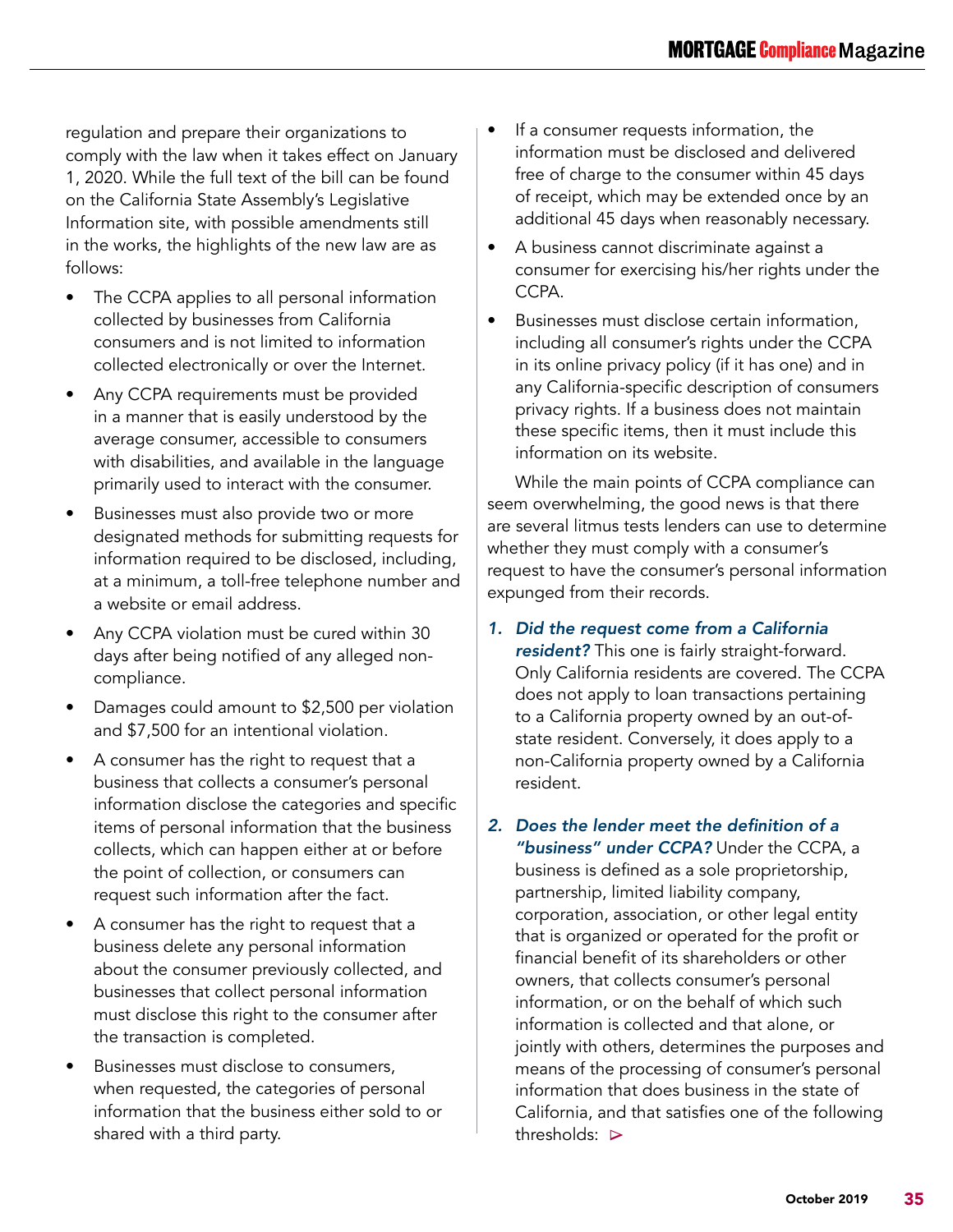- Has annual gross revenues in excess of \$25 million.
- Alone or in combination, annually buys, receives for the business' commercial purposes, sells, or shares for commercial purposes, alone or in combination, the personal information of 50,000 or more consumers, households or devices.
- Derives 50 percent or more of its annual revenues from selling consumers' personal information.
- Any entity that controls or is controlled by a business, and that shares common branding with the business, which meets the criteria above.

If the lender does not meet any of these criteria, then it is exempt from complying with the request. There is some debate as to whether California legislators intended for CCPA to cover all businesses interacting with California consumers or just businesses located in California. However, it would be safe to assume that, given California legislator's track record of erring on the side of the consumer, CCPA was intended to cover all businesses, and regardless of where they are located, lenders should proceed as such.

- *3. Is there a legitimate business purpose for retaining the information?* A business or service provider shall not be required to comply with a consumer's request to delete the consumer's personal information if it is necessary for the business or service provider to maintain the consumer's personal information in order to:
	- Complete the transaction for which the personal information was collected, provide a good or service requested by the consumer, or reasonably anticipated within the context of a business's ongoing business relationship with the consumer, or otherwise perform a contract between the business and the consumer.
- To comply with a legal obligation.
- Otherwise use the consumer's personal information, internally, in a lawful manner that is compatible with the context in which the consumer provided the information (i.e. a legitimate business purpose).

These last two points are especially relevant for lenders because the life of the loan does not end at the closing table. All states have record retention requirements, which would qualify as a legal obligation. However, most lenders retain their records far longer than what is required by law as a matter of good business practices.

Furthermore, a mortgage loan is a potential 30-year asset, and lenders could rightly argue that retaining the borrower's information for the life of the loan qualifies as a legitimate business purpose. Only time, and perhaps a court battle, will tell if this assumption will be held up as fact, but the best defense for lenders in such a scenario is to anticipate the possibility and hone internal, standard practices accordingly.

*4. Is the information covered under the Gramm-Leach-Bliley Act (GLBA)?* Finally, and most importantly, the CCPA recognizes the legal precedence the GLBA takes over state regulations, and as such, any information that is collected and governed by the GLBA is exempt from the CCPA. It should be noted that entities are not exempt, just the information they collect. Because a significant majority of the information lenders intake from consumers during the mortgage process is covered by the GLBA, it greatly reduces the kinds of information consumers can request to remove from a lender's records.

On the flip side, lenders must also take the time to sit down with their department heads, determine what consumer information they collect, and then categorize that data into two groups, covered by GLBA or not covered. In addition, there are certain loan types, such as